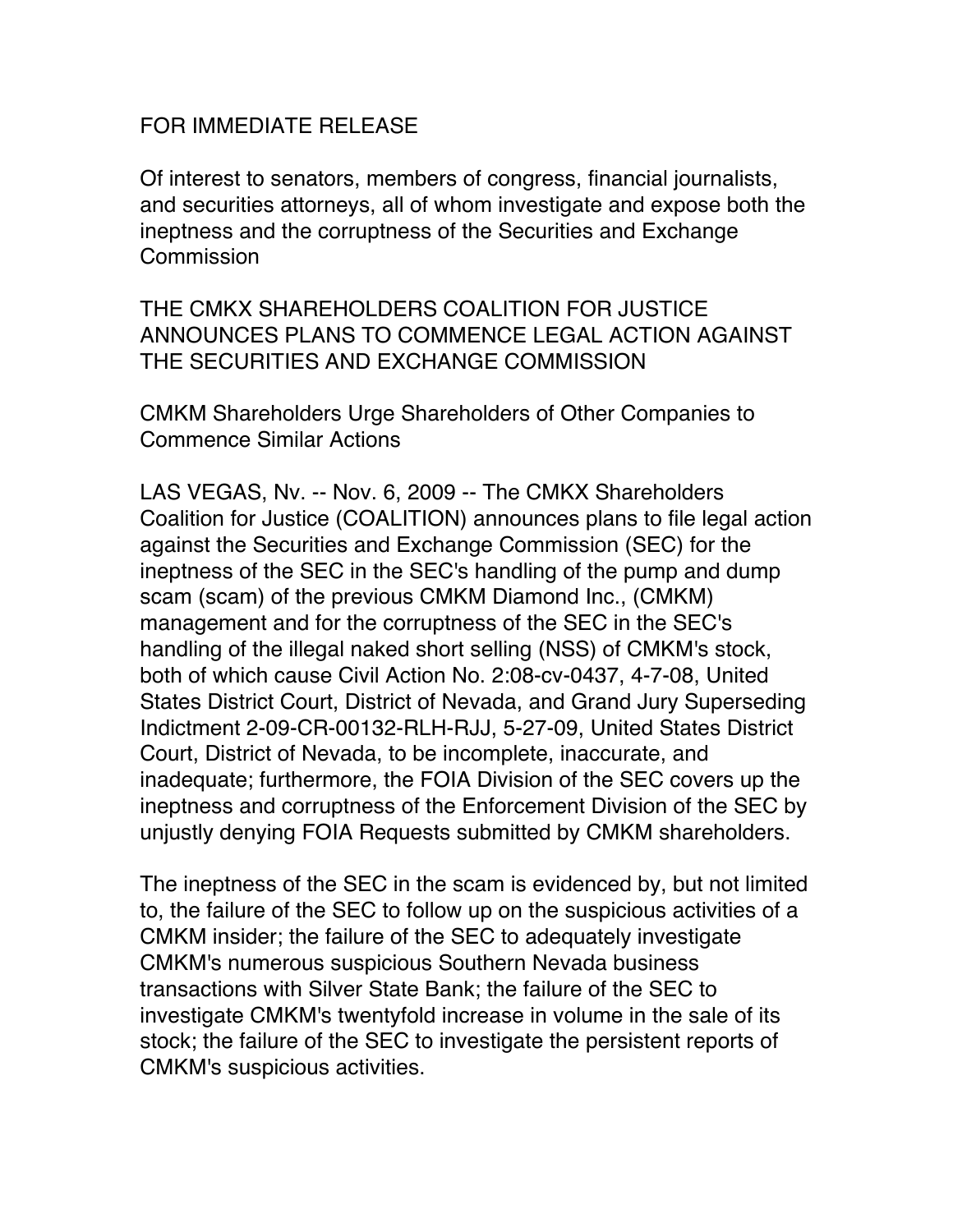The failure of the SEC to protect CMKM shareholders, which includes the COALITION, from the scam mirrors the failure of the SEC to protect Madoff investors from Madoff's Ponzi scam.

The corruptness of the SEC in the NSS is evidenced by, but not limited to, the possibility that the SEC allowed two broker dealer customers of Jefferies and Company to illegally naked short 111 billion shares of CMKM stock; the possibility that the SEC allowed one of its higher-ups to influence the CMKM Task Force to disband before the NSS of CMKM's stock could be proven; the possibility that the SEC disregarded and suppressed the analysis of a naked short expert and the evidence of a NOBO list; the failure of the SEC to account for 362 billion unregistered/restricted shares in civil action against the pump and dumper scammers because it could not account for those 362 billion CMKM shares without implicating the larger securities firms such as Knight Trading Group, Ameritrade, E-Trade, and Jeffries and Company; the failure of the SEC to include D. Roger Glenn in its civil complaint because he was employed with the Enforcement Division of the SEC in the early 1980s; the failure of the SEC to include Silver State Bank in its civil complaint because Andrew McCain, the son of John McCain, senator/presidential candidate, was on the Board of Directors of Silver State Bank.

The failure of the SEC to protect CMKM shareholders, which includes the COALITION, from the NSS mirrors the failure of the SEC to protect numerous investors from similar NSS.

The COALITION mails a letter on 10-26-09 to the honorable Judge Larry Hicks, the judge in Civil Action No. 2:08-cv-0437, 4-7-08, United States District Court, District of Nevada, and respectfully submits that said civil action could be incomplete, inaccurate, and inadequate as delineated by the linked PAPER below.

Furthermore, the COALITION respectfully requests that Judge Larry Hicks enters said PAPER as a COURT DOCUMENT in said civil action and designate the COALITION as an INTERESTED PARTY in said civil action.